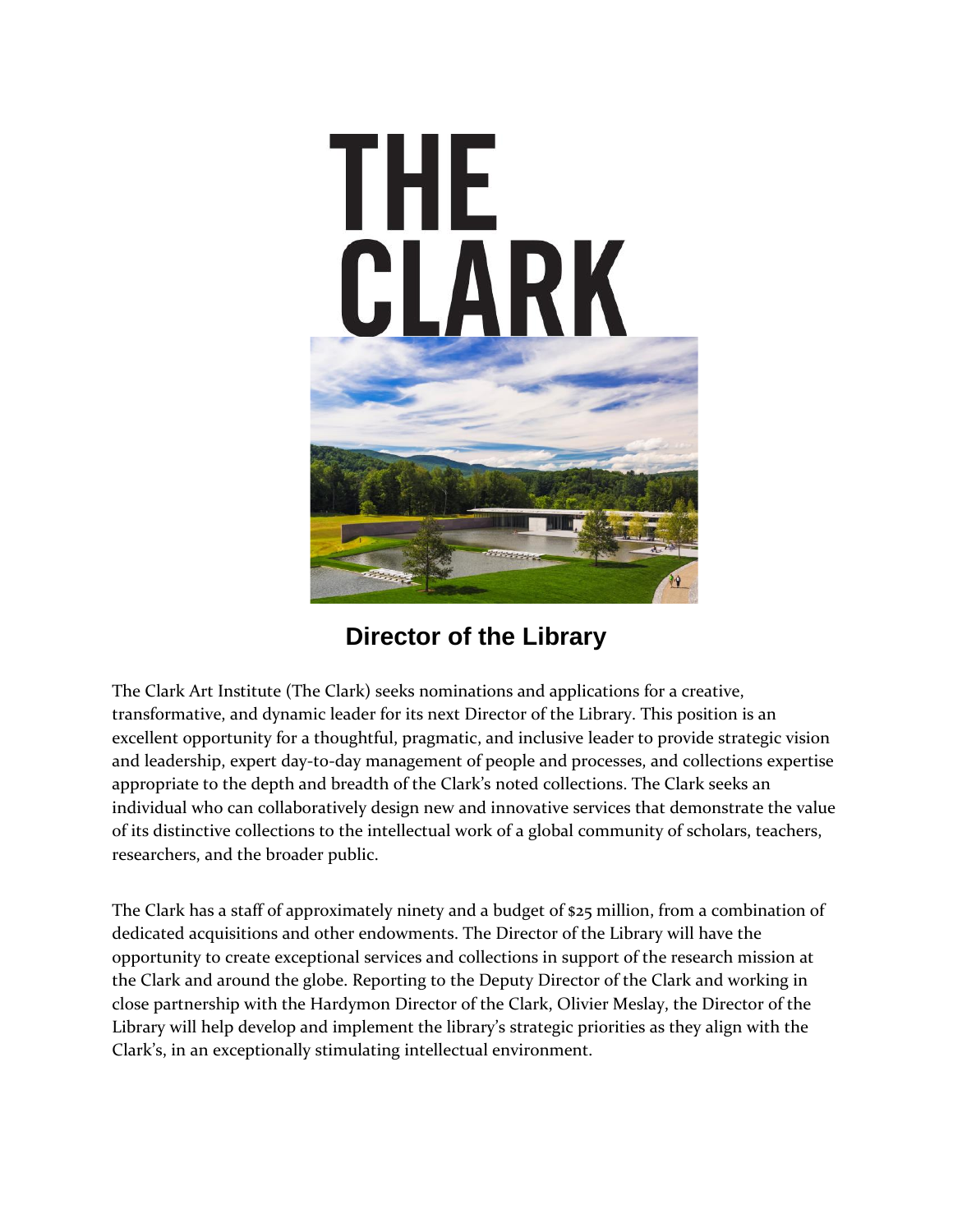### **ABOUT THE CLARK ART INSTITUTE**

In 1950, Sterling and Francine Clark chartered the Sterling and Francine Clark Art Institute as a home for their extensive art [collection.](https://www.clarkart.edu/Museum/Collections/Collections-Overview) After considering several options, including founding a

museum in Cooperstown, New York, or in Manhattan, the Clarks chose Williamstown, Massachusetts, based on Cold War concerns about locating their collection in a major urban center and, more loosely, on certain familial ties with Williams College. Opened to the public in 1955, the Clark has built upon this extraordinary foundation of works from the private collection of Sterling and Francine Clark to become one of the most beloved and respected art museums in the world, known for its intimate galleries and



stunning natural setting. Best known for its collection of French Impressionism and its important holdings of works by leading American artists, the Clark has continued to add to its collections through new acquisitions, and its long history of collaborating with contemporary artists and art historians ensures continued vibrancy and relevance in an ever-changing world.

One of the few institutions in the United States that combines a public art museum with a Research and Academic Program, the Clark is a leading [international](https://www.clarkart.edu/About/Global-Initiatives) center for research and discussion on the nature of art, art history, and visual culture.



Its close connections to Williams College and its partnership in the Williams/Clark Graduate Program in the History of Art further deepen the Institute's connection to scholarly concerns and to the continued growth and development of the field. Members of the Clark's curatorial and Research and Academic Program staff serve in teaching capacities for the Williams/Clark graduate program.

The Clark is governed by a twenty-three-member Board of Trustees and is visited by some 200,000 people annually. The Clark's 2021 revenue was \$22 million. Annual revenues derive from investments, memberships, contributions and grants, public programs, and retail and admission sales. Visitors from near and far travel to experience the Clark's exceptional collections in an intimate setting, not only to view art on the inside, but also to view the spectacular architecture by Pritzker Prize-winner Tadao Ando set on a 140-acre campus of great natural beauty.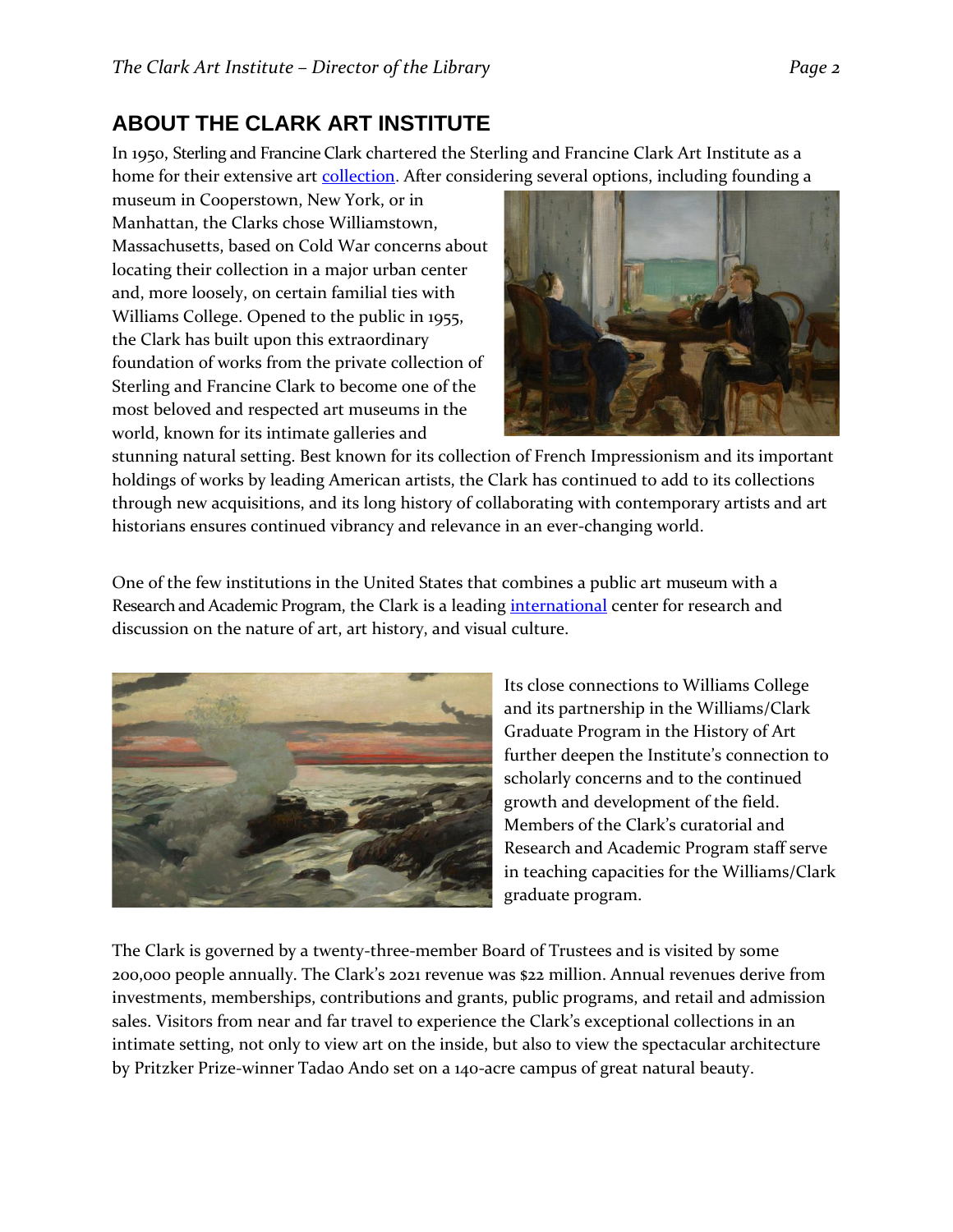To learn more about the Clark, please visit the following links:

History: <https://www.clarkart.edu/about/history/overview> Sterling and Francine Clark: [https://www.clarkart.edu/about/history/sterling-francine](https://www.clarkart.edu/about/history/sterling-francine-clark)[clark](https://www.clarkart.edu/about/history/sterling-francine-clark) Architecture: <https://www.clarkart.edu/about/architecture/overview> Annual Reports:<https://www.clarkart.edu/about/financial-data/annual-reports>

#### **MISSION**

The Clark is one of only a handful of institutions globally with a dual mission as an art museum and a distinguished center for research and higher education, dedicated to advancing and extending the public understanding of art.

The Clark's mission and geographical location define three essential aspects of its character and identity: the quality of its art, the beauty of its pastoral setting, and the depth of its commitment to the generation of ideas.

# **STRATEGIC PLAN**

In 2022 the Clark's Board of Trustees approved a new, seven-year strategic plan that focuses on connecting participants and visitors to the Clark with art, ideas, and nature.

Highlights of the Clark's recently approved strategic plan that are focused on the library include:

- Establishing an endowed library acquisition fund to allow for continued expansion of the depth and breadth of the library collections, including underrepresented material and material not currently in the collection;
- Revising descriptive and interpretive practices about objects in all collections (art and library) and across all platforms of engagement to share narratives that embrace new voices, multiple perspectives, and include consideration of historic facts that have been missing from traditional interpretation;
- Creating a library exhibition program that showcases diverse artists and topics;
- Researching and installing both a next-generation library operating system and a digital asset management system to create greater accessibility to the library, archives, and photography collections;
- Developing and implementing a plan to digitize more library and collection material and make this available online; and,
- Creating a library multimedia user space for meetings and research, providing the necessary equipment and technology to support viewing/listening to all forms of media in the collection.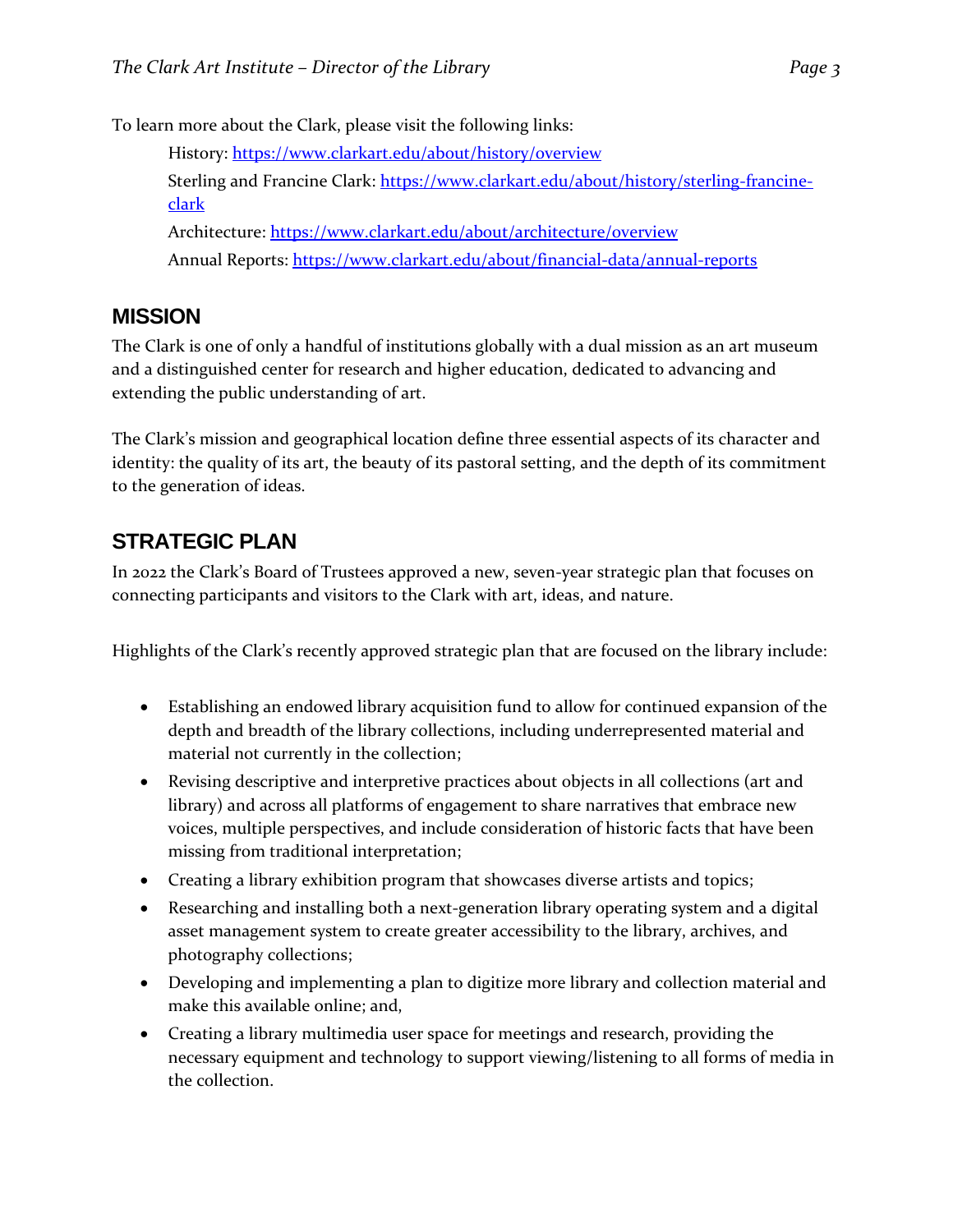# **DIVERSITY, EQUITY, INCLUSION, AND ACCESSIBILITY**

The Clark Art Institute is committed to the principles of diversity, equity, inclusion, and accessibility (DEIA). It is actively engaged in a serious, institute-wide initiative to examine every area of its programming and operations to make sure that the Clark's commitment is reflected in everything that it does.

Current and recent work include:

- A staff-wide DEIA Advisory Group has been formed and is working to assess current operations and programming, to support staff training, and to make recommendations so that internal practices for staff—as well as external relationships and programs with and for the public—are informed by principles of DEIA.
- The Clark's Board of Trustees has formed a DEIA and Engagement Committee to address DEIA considerations at a leadership level and to ensure that the Institute's commitment to these principles is integrated into all areas of the organization and its practices.
- The Clark recently approved a new strategic plan and, with the full support of the Board of Trustees, DEIA principles are core values in every phase of the Clark's planning for the future.
- Working with the approval of the Stockbridge*-*Munsee Mohican Community, the Clark has developed a **Land Acknowledgement statement**.
- The Clark seeks to make its buildings, campus, and programs **[accessible](https://www.clarkart.edu/visit/plan-your-visit/plan-your-visit)** to visitors of all abilities.

#### **MUSEUM PROGRAM**

The Clark's Museum Program encompasses both its permanent collection and a vibrant series of exhibitions and public programs. The Clark's permanent **collection** features European and American paintings, sculpture, works on paper, photographs, and decorative arts from the Renaissance to the early twentieth century. The collection is internationally recognized for its rich

holdings in French Impressionist and Academic paintings, British oil sketches, works on paper, and silver, and is particularly noted for its holdings of works by American artists Winslow Homer, George Inness, and John Singer Sargent. Based on the founding gift from [Sterling and Francine Clark,](https://www.clarkart.edu/About/History/Sterling-Francine-Clark) the collection has expanded over the years through its active and on-going acquisition program. Significant gifts

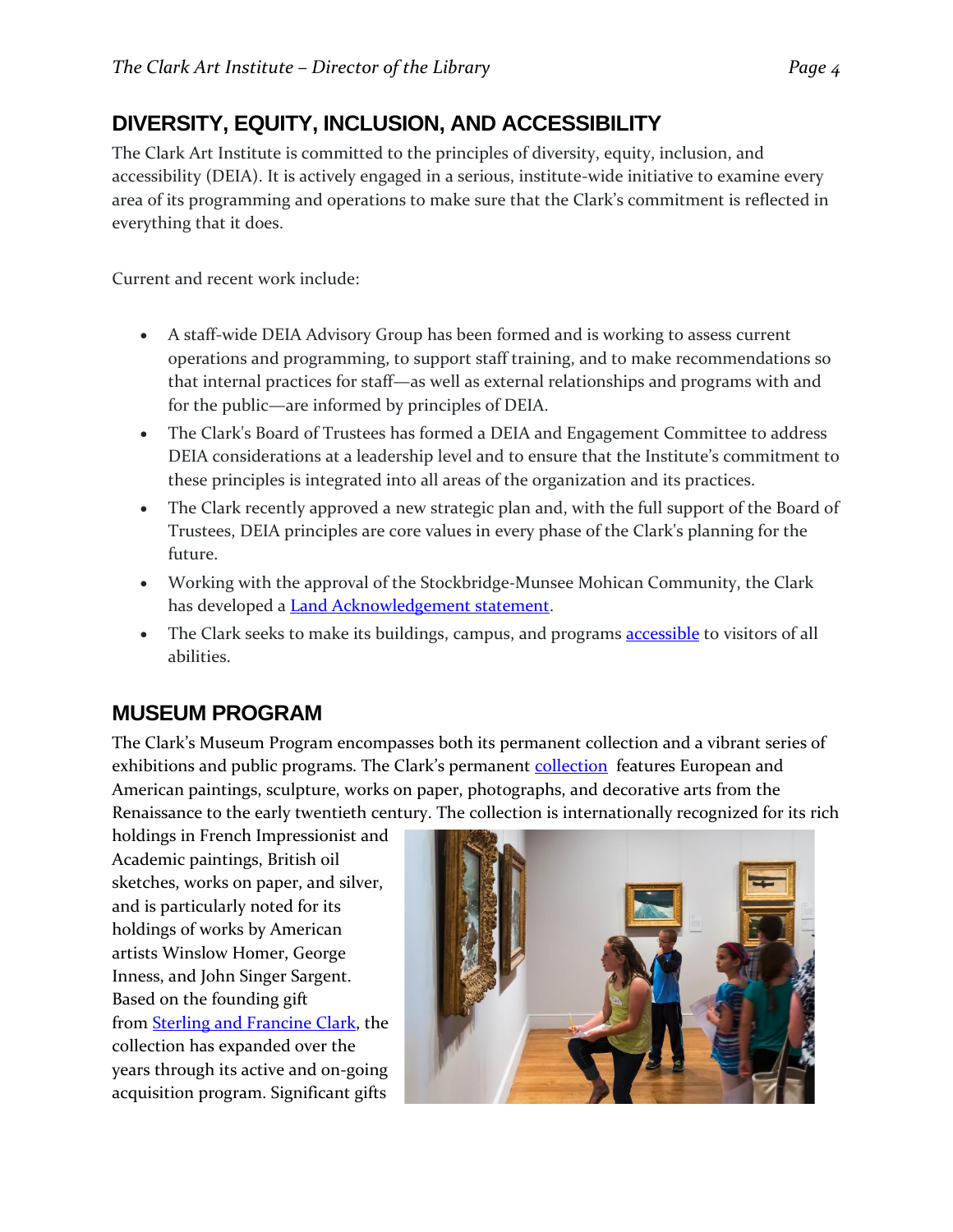and bequests, including the gift of the Sir Edwin and Lady [Manton Collection of British Art](https://www.clarkart.edu/museum/collections/browse-collections#/?collectionIds=1093) and the gift of paintings by George Inness by Frank and Katherine Martucci, have enriched the Clark's important collection. The Clark's exhibition program is noted for its continual focus on scholarship and on advancing new art historical perspectives on artists, movements, and specific eras. The Clark's own curatorial team often works in collaboration with other museums and with independent scholars to develop original exhibition concepts that are presented in Williamstown and at other museums around the globe. The Clark's public program initiatives are closely tied to its exhibition programs and present a rich array of projects that further public appreciation of art and of related cultural projects.

The Clark's educational efforts are mirrored in the work of its Museum Program. The Clark offers extensive educational programs to the public including school field trips, outreach programs, lectures, film series, concerts, studio art courses, and group tours.

#### **RESEARCH AND ACADEMIC PROGRAM**

The Research and Academic Program (RAP), which began in the late 1990s, partners with both local and international institutions and was part of the vision the Clarks had when they created the Institute. The program awards between ten to sixteen residential fellowships a year, offering scholars, curators, independent researchers, and artists opportunities to conduct research, write, plan exhibitions, or pursue independent study projects free from the confines of their typical professional obligations.

The Research and Academic Program supports scholarship in art history, visual culture, and interdisciplinary inquiry that challenges how we think about writing art history and addresses the complexity of our contemporary world. It is particularly dedicated to projects that reimagine the borders and geographies of art history's dominant narratives. RAP hosts fellowships for individuals who pursue innovative research projects at the Clark. RAP also creates and collaborates on programming that invests in thoughtful and passionate debate through colloquia, [exhibition concept workshops, public lectures, and the](https://www.clarkart.edu/Research-Academic/RAP-Events/RAP-Events) Clark Conference. Through public and academic events, international partnerships, and an active role in the [Williams](https://www.clarkart.edu/Research-Academic/Graduate-Program)  [College/Clark Graduate Program in the History of Art,](https://www.clarkart.edu/Research-Academic/Graduate-Program) the Clark aims to make art history accessible to a diverse audience while supporting research that shapes how we understand and imagine our world.

RAP is a core part of the Clark Art Institute. The combination of solitude found in nature and the lively academic community fostered among scholars offers an exceptional opportunity for the pursuit of intellectual inquiry.

RAP has received generous support from a broad range of foundations and institutions. The Manton Foundation established an endowment in support of the program in 2007. The program's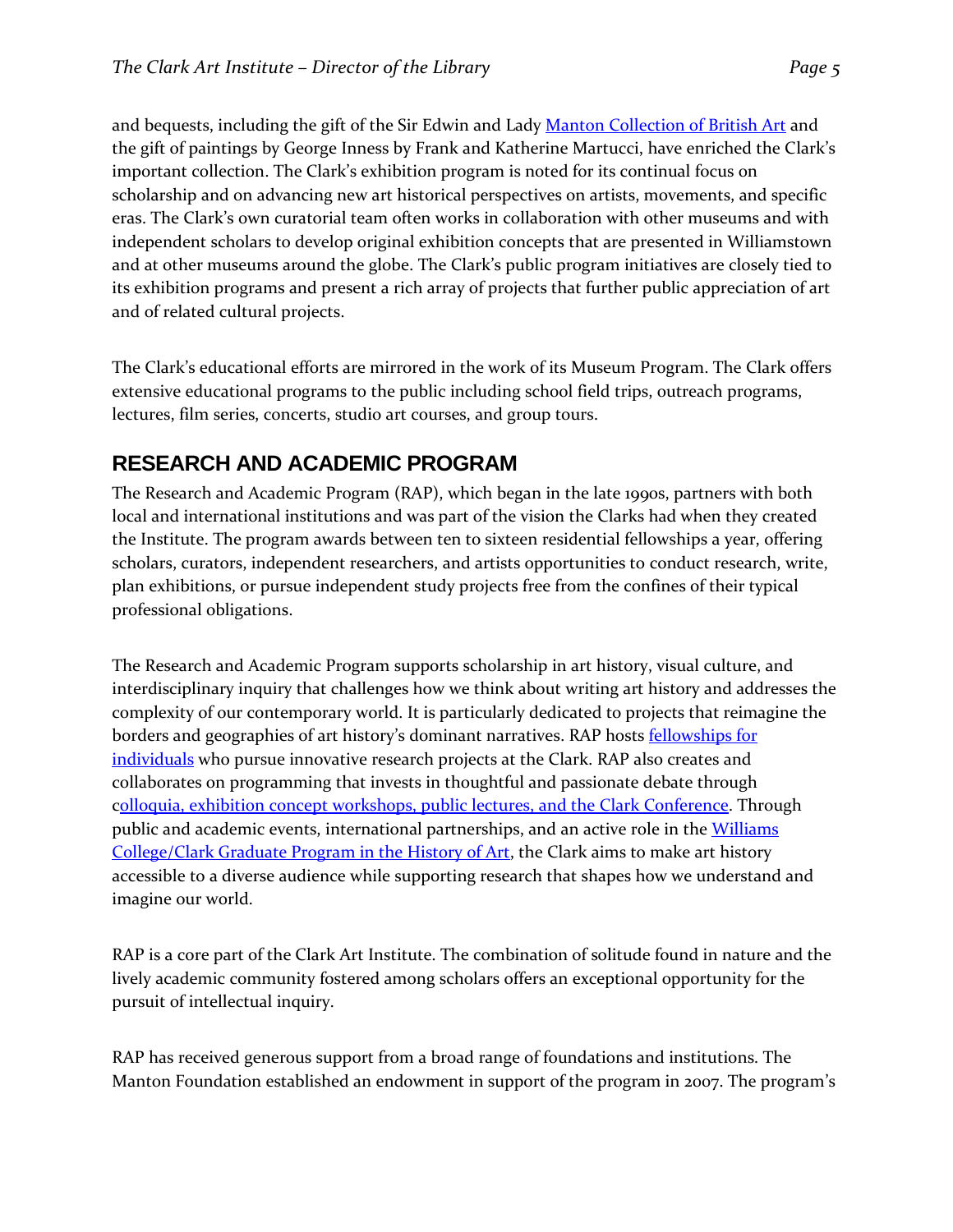directorship was endowed by the Starr Foundation in 2008. The Andrew W. Mellon Foundation and the Getty Foundation have both provided integral support for programming and fellowships.

To learn more about RAP, please visit: [https://www.clarkart.edu/research-academic/about](https://www.clarkart.edu/research-academic/about-rap/about-rap-(1)) $rap/about-rap-(1)$ .

### **LEADERSHIP**

#### **OLIVIER MESLAY, HARDYMON DIRECTOR**



In August 2016, Oliver Meslay became the fifth director of the Clark. Previously, Meslay served as Associate Director for Curatorial Affairs with the Dallas Museum of Art. Prior to that he was the Chief Curator at the Musée du Louvre for both the Louvre-Lens Project, and for the Louvre's British, Spanish, and American Paintings collections for more than a decade. Educated at the Université Paris-Sorbonne and Ecole du Louvre, Meslay has dedicated his life to art and culture. An avid writer, Meslay has been published widely, and is the author of numerous books, catalogue entries, and articles. In 2009, the French government honored his artistic leadership

in representing French culture with the award of the Chevalier des Arts et Lettres.

Meslay is committed to broadening the Clark's reach by nurturing its diverse community through exhibitions, public programs, and other presentations created in collaboration with leading artists and Berkshires cultural organizations. The ability to create meaningful moments for multiple audiences is a pillar of many of the Clark's exhibitions. Throughout the pandemic, "The Clark Connects," a digital platform for virtual viewings of the museum's art, has expanded the museum's reach allowing accessibility to the public who would otherwise be unable to visit the museum at this time. Since joining the Clark, Meslay has placed special emphasis on integrating the natural beauty of its campus into its programmatic activities. He spearheaded the development of the Clark's first outdoor exhibition, *Ground/work*, which opened to great acclaim in summer 2020. By keeping its grounds open during the pandemic, Meslay further underscored the Institute's focus on art in nature and deepened the Clark's commitment to serving its community by providing access to the restorative powers of art.

## **BOARD OF TRUSTEES**

Maureen Fennessy Bousa Sandra L. Burton Eric L. Cochran, *Chair*\* Diane Halvorsen O. Andreas Halvorsen Dena Hardymon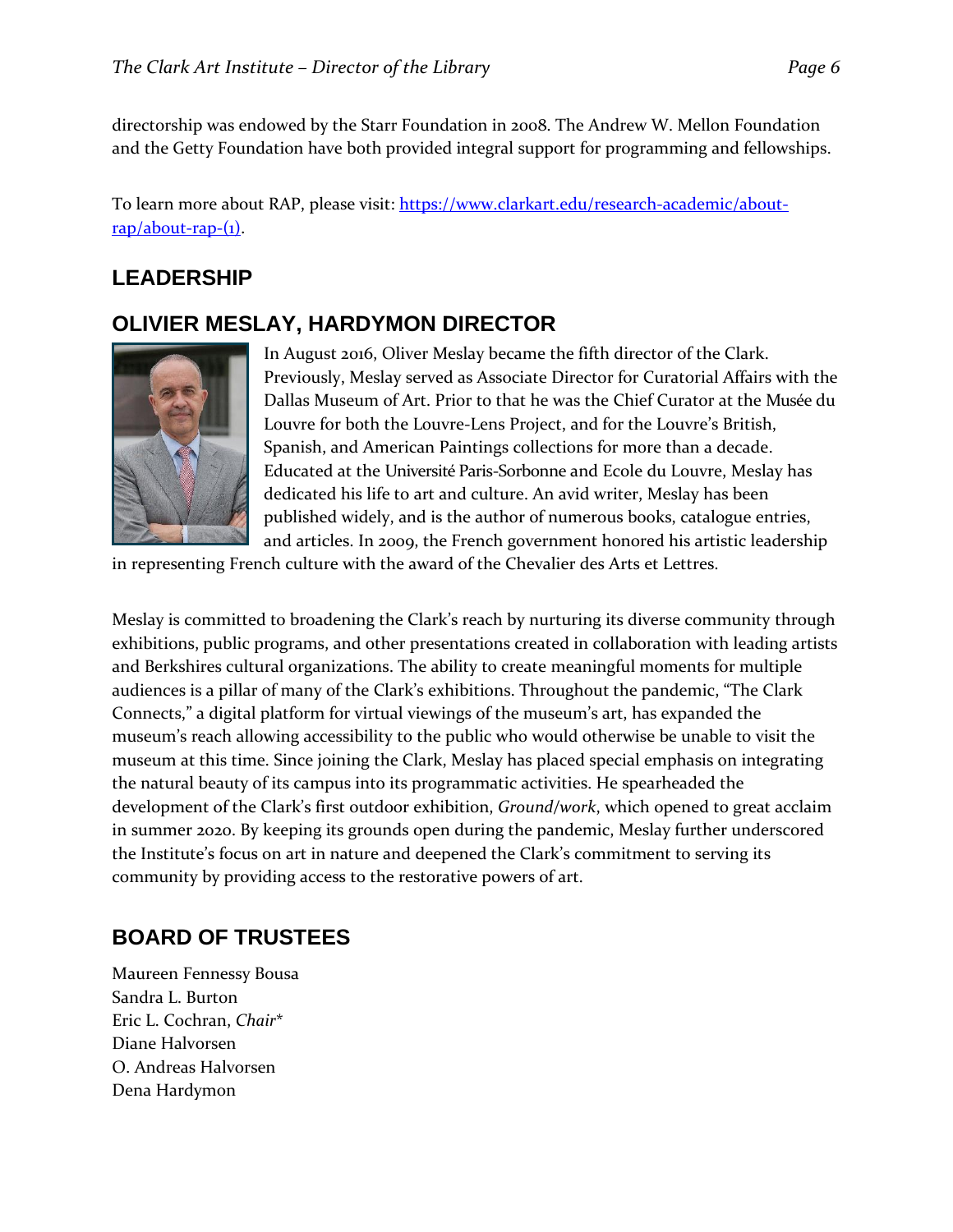Patrick J. Landers Elizabeth B. Lee Martha Berman Lipp Glenn Lowry Michael R. Lynch Doris Fischer Malesardi Frank Martucci Paul Neely Sandra M. Niles Jessie Price Amy Engel Scharf William C. Schmidt Scott Schweighauser, *Treasurer* \* Robert G. Scott Denise Littlefield Sobel, *Vice Chair\** Helge Weiner -Trapness Maud Mandel, Williams College President , *ex officio*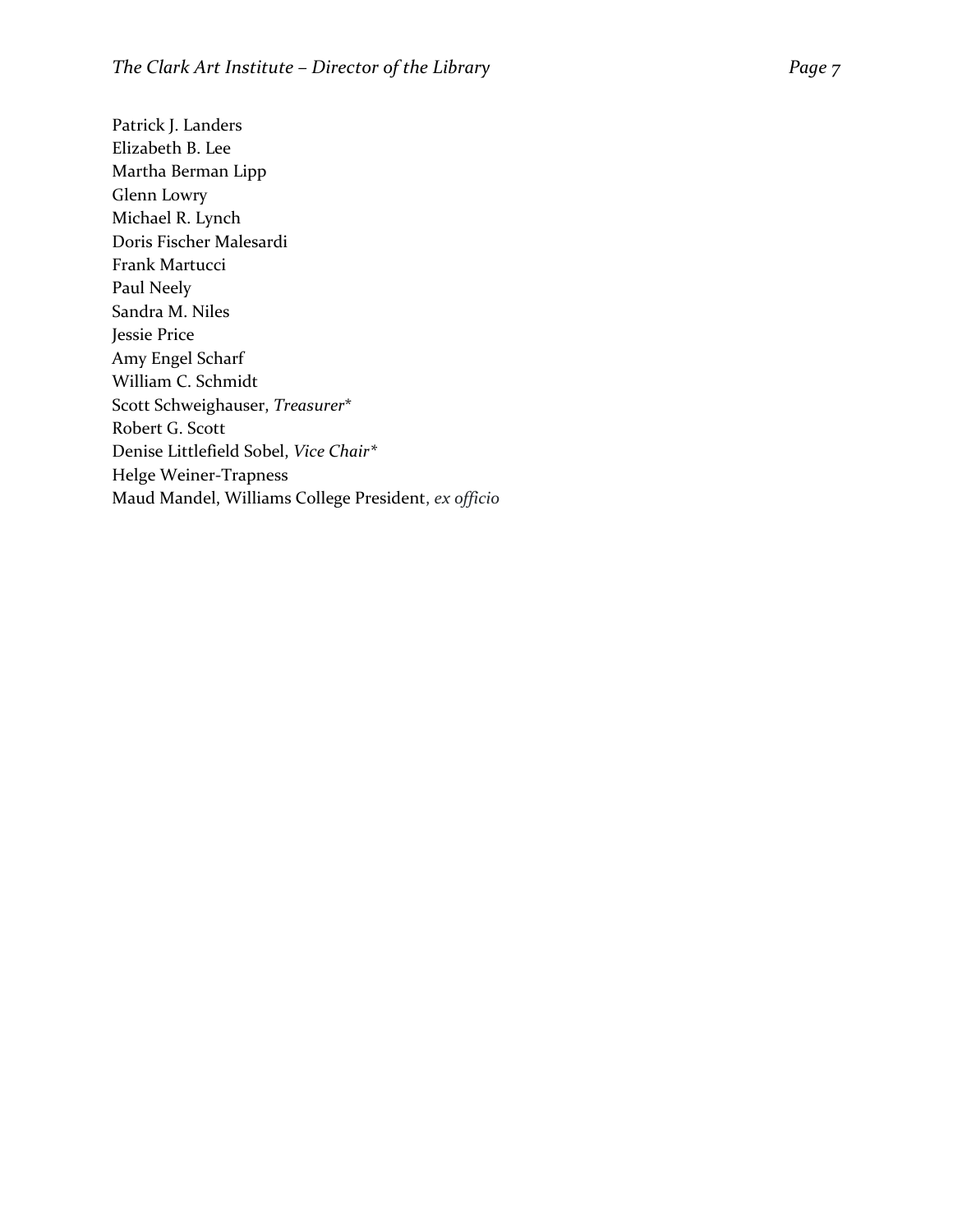

#### **WILLIAMSTOWN, MASSACHUSETTS**

"One of the loveliest communities in New England" —*The New York Times*

Nestled in the Berkshires in the northwest corner of Massachusetts, equidistant from New York City and Boston, Williamstown is a center of arts and culture in its own right. Tranquil yet progressive, visitors from near and far visit Williamstown and its surrounding areas for its worldrenowned art museums, educational centers, natural beauty, and extensive recreational opportunities. Despite its diminutive size, Williamstown is home to Williams College, the Clark Art Institute, Williams College Museum of Art, the Tony-award winning Williamstown Theatre Festival, and Images Cinema, one of the nation's oldest single-screen independent movie theaters.

Williamstown was originally part of the lands that were home to the Mohican people. The town was settled in 1749, as a trading outpost and a barrier community to prevent Dutch colonists from encroaching on Massachusetts from nearby New York. The town was incorporated in 1765 and was primarily focused on dairy farming, sheepherding, and wool production.

Hundreds of years later, Williamstown boasts an active intellectual community, which thrives in the historically rich town. Williamstown features many landmark homes and a number of active family-owned farms, many of which provide farm-to-table food experiences.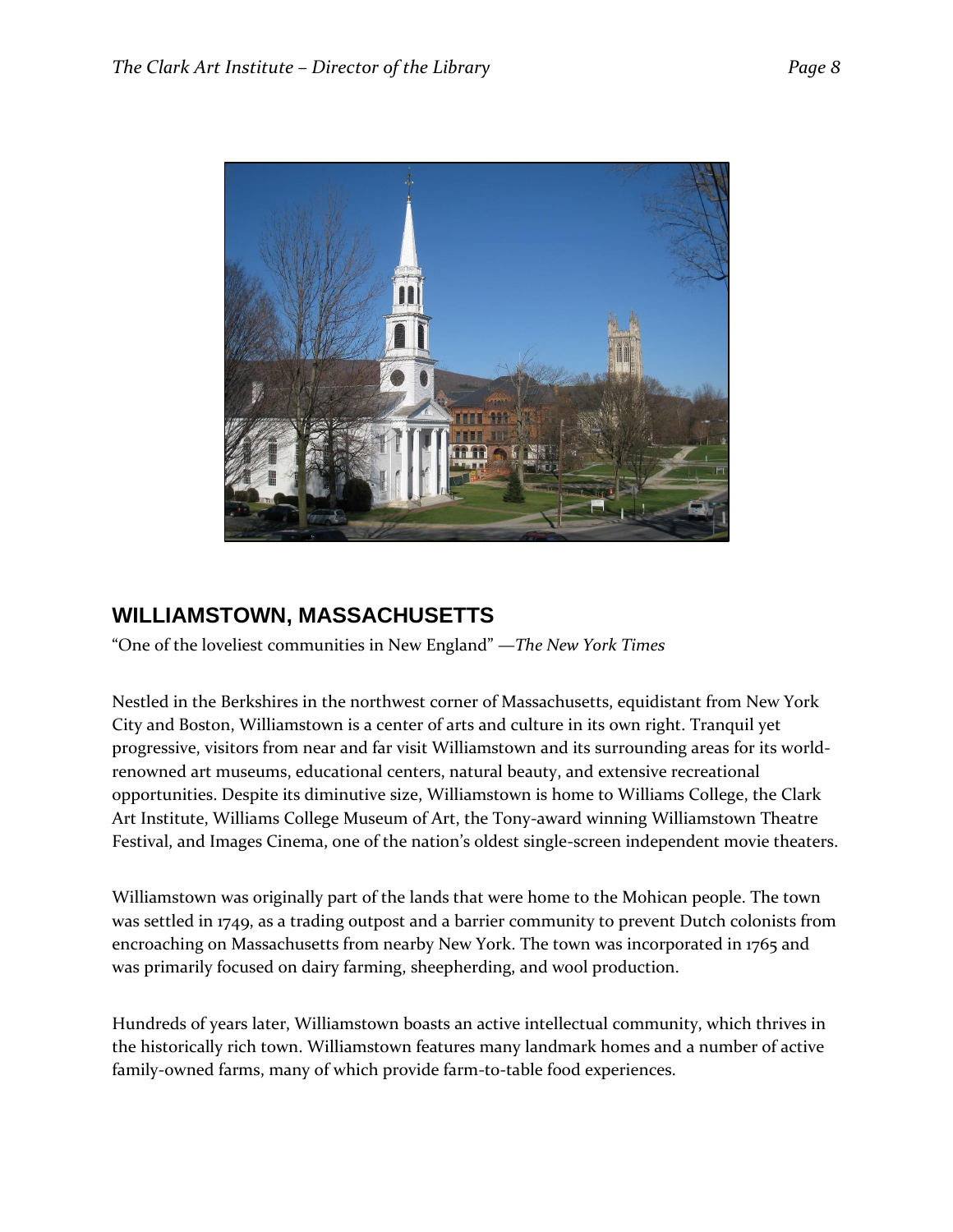Visitors and residents alike enjoy many nearby hiking trails including the Appalachian Trail and Mt. Greylock, the highest peak in Massachusetts. To the north lies the Green Mountain National Forest in Vermont. In 2019 the town's population was 7,434. Area hotels, Williams College, and the Clark make up the majority of the area's employment.

For information about living and working in Williamstown, Massachusetts, visit: [https://williamstownma.gov](https://williamstownma.gov/) [https://destinationwilliamstown.org](https://destinationwilliamstown.org/)

### **THE BERKSHIRES**

The Berkshires, a highland geologic region encompassing the mountains of western Massachusetts, named among the *12 Last Great Places* by The Nature Conservancy, offers a multitude of cultural experiences, and is known as a center for the visual and performing arts.

Attractions include the Norman Rockwell Museum, Massachusetts Museum of Contemporary Art (MASS MoCA), Williamstown Theatre Festival, Tanglewood Music Center, The Mount (the former home of Edith Wharton), Barrington Stage, the Berkshire Theatre Group, the Mahaiwe Performing Arts Center, the Berkshire Museum, and America's first and longest-running dance festival, Jacob's Pillow.

For more information on arts and culture as well as lodging and dining in the Berkshires, visit [Berkshires.org.](http://berkshires.org/)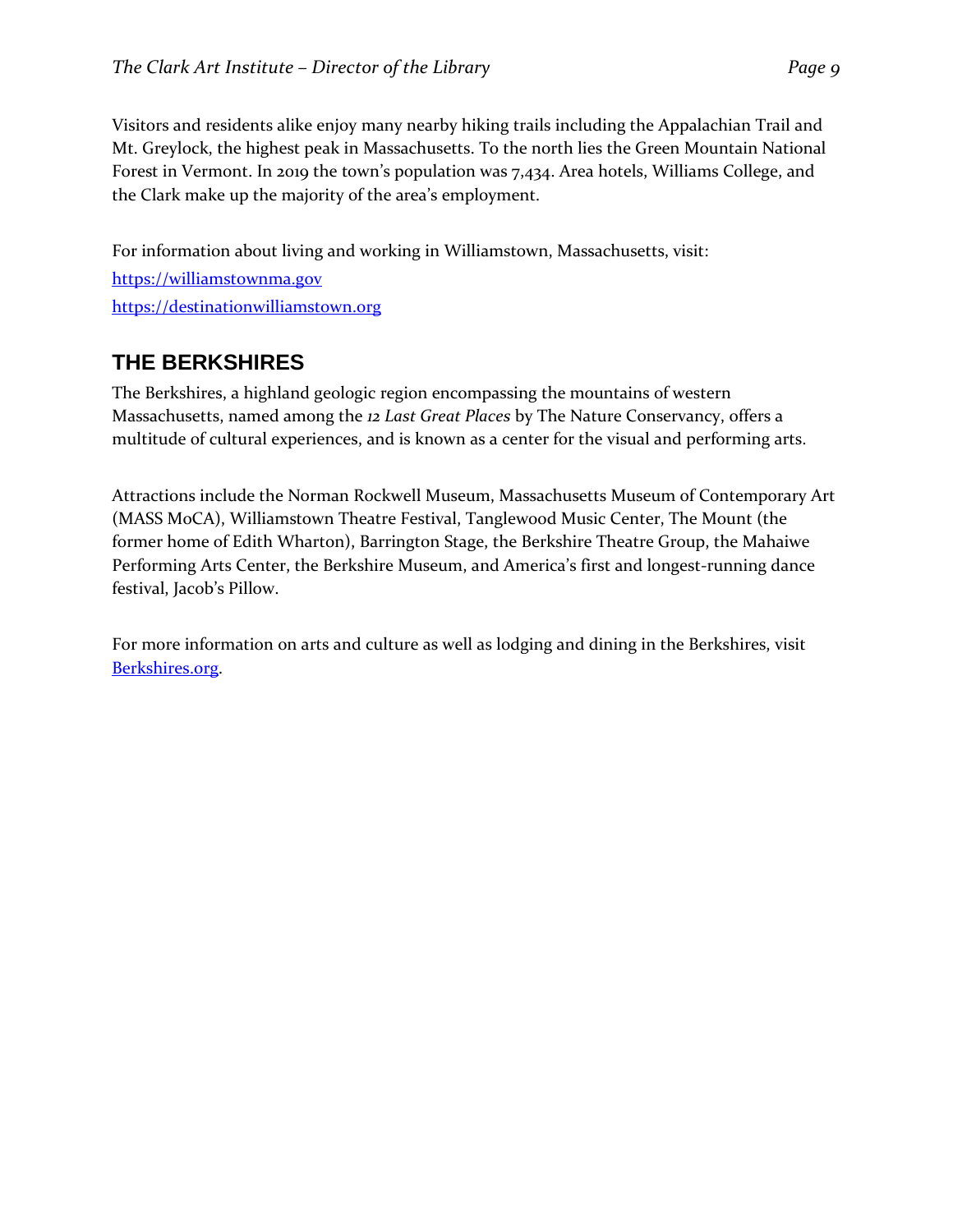# **ABOUT THE LIBRARY**



The Clark houses one of the most distinguished art research libraries in the country, with nearly 300,000 volumes in over sixty-five languages. Focusing on post-medieval European and American art, the collection is outstanding in the fields of Italian and Northern Renaissance, Baroque, and nineteenth-century French art, the history of photography, and international contemporary art, as well as theory and visual culture.

## **SPECIAL COLLECTIONS**

The library's diverse special collections enhance both library and museum holdings. Highlights include the founding collection of [Robert Sterling Clark's rare books](https://www.clarkart.edu/Library/Special-Collections/Robert-Sterling-Clark-Collection), the history of photomechanical reproduction, early illustrated printed books, decorative arts, sample books, and twentieth- and twenty-first-century artists' books.

To learn more about what is featured in special collections, visit: [https://www.clarkart.edu/Library/Special-Collections/Special-Collections.](https://www.clarkart.edu/Library/Special-Collections/Special-Collections)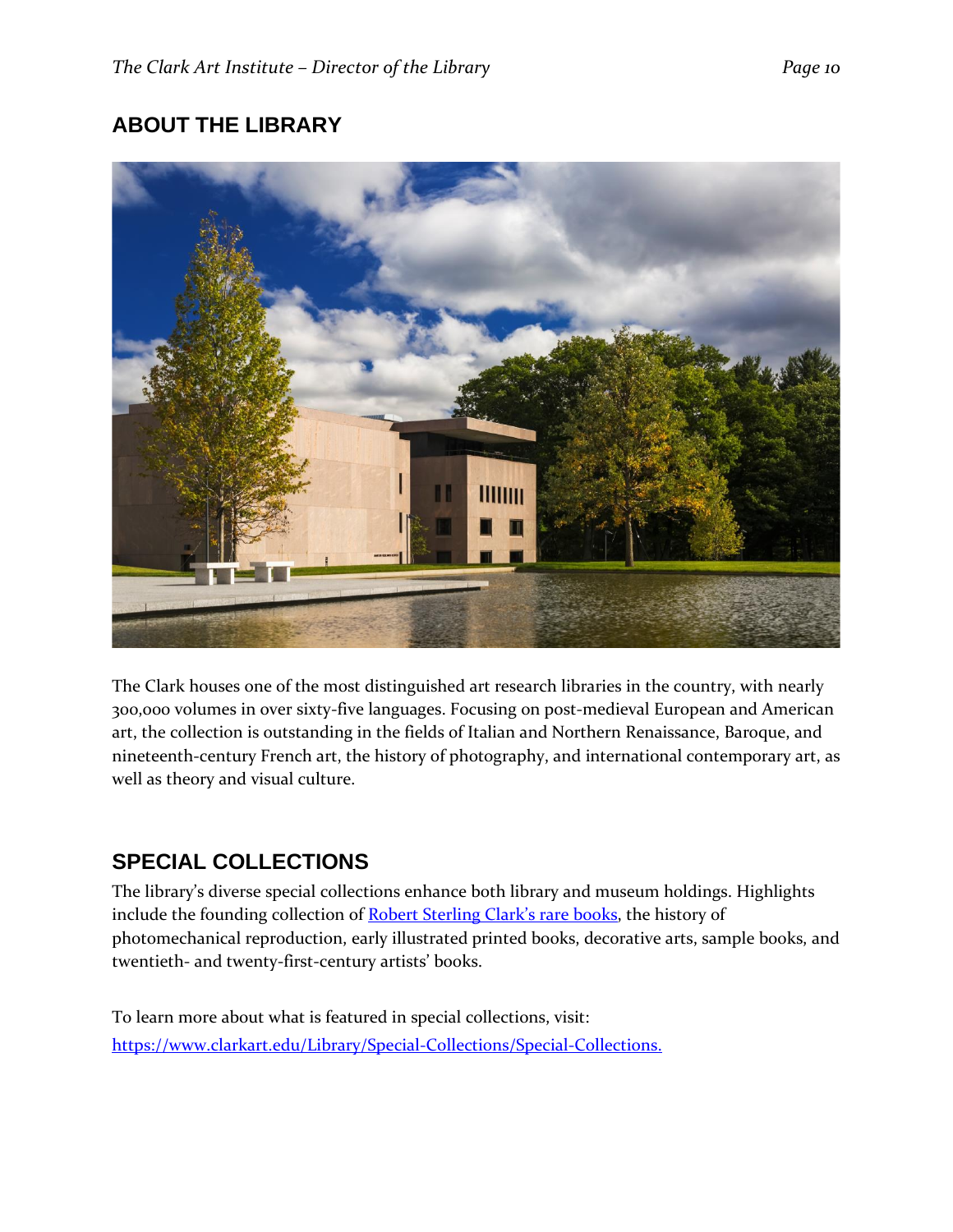# **ARCHIVES AND RECORDS MANAGEMENT**

The library also houses the Clark Archives, which were established to preserve, organize, and make accessible the Institute's historic records. The primary components of the Archives are the [Sterling and Francine Clark Papers](https://digital.clarkart.edu/digital/collection/p15001coll3) and the [Sterling and Francine Clark Art Institute Records.](https://digital.clarkart.edu/digital/collection/p15001coll2) All archival materials in both collections are documented in guides that are open to the public and fully searchable. The archivist also serves as the Institute's records manager for both analog and digital materials. The archives project was made possible in part through grants from the National Historical Publications and Records Commission, the Institute of Museum and Library Services, and the Gladys Krieble Delmas Foundation.

To learn more about the Archives and its collections and correspondence, please visit: [https://www.clarkart.edu/library/special-collections/archives.](https://www.clarkart.edu/library/special-collections/archives)

# **THE ROLE OF THE DIRECTOR OF THE LIBRARY**

Reporting to the Deputy Director of the Clark, the Director serves as a key member of the Clark's leadership team and contributes to the overall strategic direction of the Institute. The Director is responsible for guiding the Institute's libraries and archives and staff to support and advance current and future research and scholarly dimensions of the Institute as developed by the



administration. In conjunction with the office of the Hardymon Director of the Clark, the Director of the Library develops policies, budgets, and collaborative initiatives with colleague institutions. In addition, the Director acquires, preserves, and provides physical and intellectual access to a broad research-level collection in art history and related fields in a variety of formats. The Director ensures provision of service to library users.

The Director leads and manages approximately fourteen talented staff and an annual budget of over \$1 million dollars including operating, acquisitions, and personnel.

## **KEY RESPONSIBILITIES**

Among other essential duties, the Director will:

1. Implement collections development policy including expanding acquisition funding and policy implementation. Select and maintain relations with vendors in the international art book market;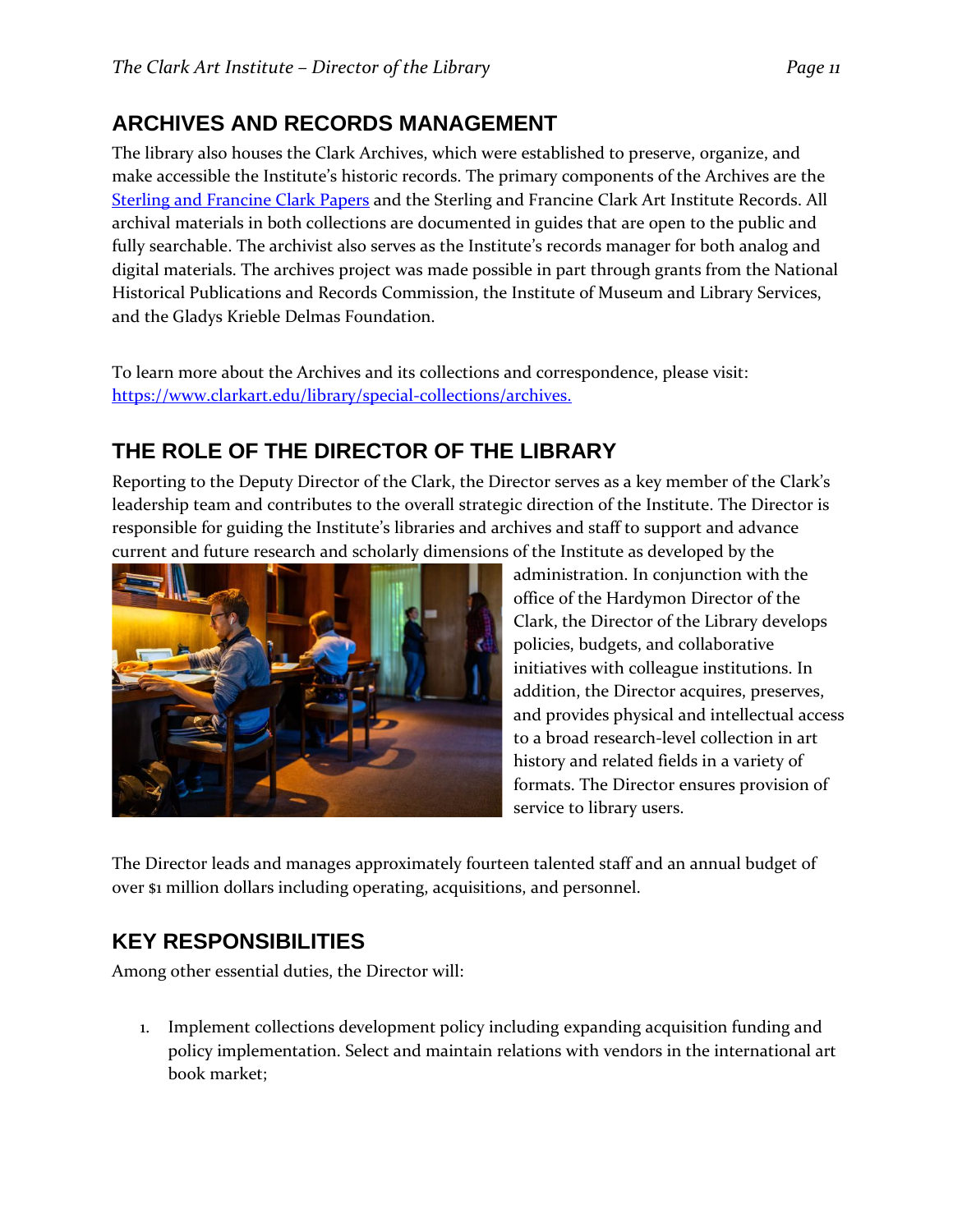- 2. Develop and implement preservation and security plans for the collections that meet the highest professional standards;
- 3. Create an environment that actively fosters research and publication. Support, advocate, and participate in the Research and Academic Program's initiatives for the Institute;
- 4. Formulate, recommend, and implement library policies, systems, procedures, and objectives. Direct library resources to



- maximize workflow and productivity and establish library priorities;
- 5. Develop, recommend, and monitor operating/capital budgets. Direct and coordinate all department activities to ensure goals are achieved. Advise appropriate administrators on performance and budget variances and significant changes in conditions and issues;
- 6. Direct the preparation, maintenance, and presentation of reports that are necessary to carry out library functions. Prepare periodic reports to appropriate administrators, the Board of Trustees, and the Research and Academic Program Committee, quarterly and as requested;
- 7. Oversee collaborative initiatives with OCLC's Research Libraries Partnership, the Williams College libraries, other libraries and professional organizations to advance acquisitions and service to field and users;
- 8. Develop a competent, well-trained, properly structured, and highly motivated staff capable of achieving library and Institute goals. Establish and communicate performance standards and provide staff with constructive feedback. Provide coaching and technical information. Coordinate library staff activities within the library and in collaborative efforts undertaken with other departments of the Institute;
- 9. Expand the library's contribution to academic, research library, and professional organizations and projects. Attend and participate in national and international professional and scholarly conferences; and,
- 10. Cultivate current and potential donors, solicit and accept gifts of library materials. Submit grant proposals to federal agencies and private foundations. Maintain exchange partnership agreements.

## **OPPORTUNITIES AND CHALLENGES**

In alignment with the Clark's strategic plan, the Director's primary role is developing and implementing key strategic objectives for the library as well as setting long-term goals informed by best practices within the profession. The key opportunities and challenges for the next director include the following: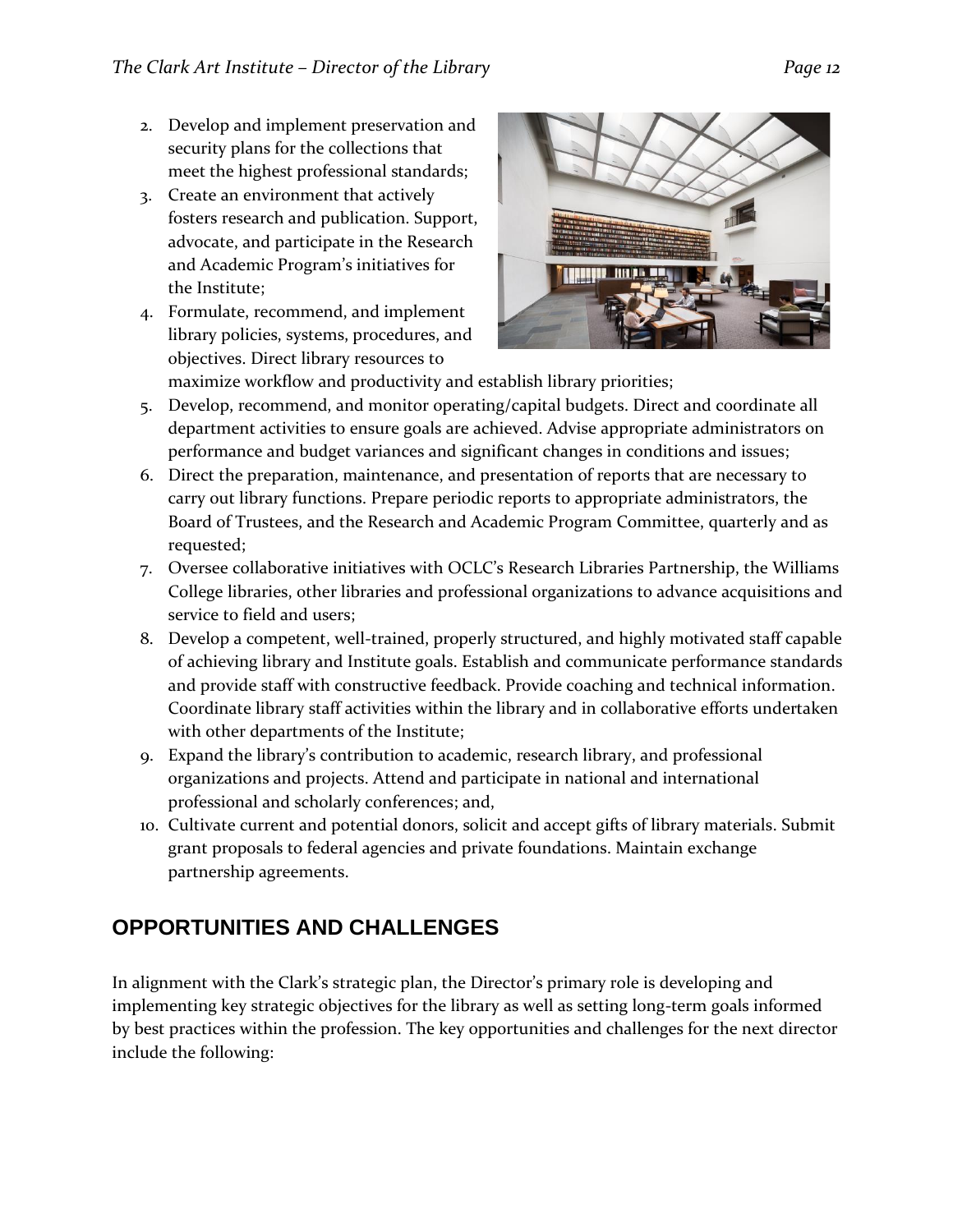#### **Strategic Vision:**

- Serving as a leader and change agent, moving the library and its operations toward an ever-higher standard of excellence, innovation, and access;
- Overseeing the development through purchase and gift of distinctive print and digital materials in order to fulfill the Clark's and the library's mission;



• Ensuring that the library is an environment in which people from a diverse range of backgrounds and perspectives can thrive and develop professionally and in which all staff work together collaboratively.

Digital Innovation and Open Access:

- Creating and articulating a digital strategy that will evolve and expand with the library's needs over time;
- Actively working to advance the creation, use, and visibility of digital content through forward-looking and innovative policies relating to access to the library's holdings;
- Participating in and supporting digital initiatives throughout the Clark to help promote awareness of digital resources.

Engagement with Stakeholders of the Clark:

- Providing practical and intellectual support to faculty and scholars at the Clark, Williams College, and around the world seeking to access the library's resources as part of their work;
- Serving as an enthusiastic and expert resource for researchers from around the world who are interested in the library as a vibrant hub of activity, exploration, and discovery;
- Bringing together collaborators from across the museum and research and academic programs in creative and innovative ways to form partnerships that advance the mission and priorities of the Clark;
- Bringing together collaborators at neighboring institutions, e.g., the Massachusetts [Museum of Contemporary Art \(MASS MoCA\),](https://massmoca.org/) [Williams College Museum of Art,](https://artmuseum.williams.edu/) [Williams](http://www.williams.edu/)  [College,](http://www.williams.edu/) [Bennington College,](http://www.bennington.edu/) and [Massachusetts College of Liberal Arts.](https://www.mcla.edu/)

Outreach and Communications:

• Developing public programs, exhibitions, and events to promote the library's collections;